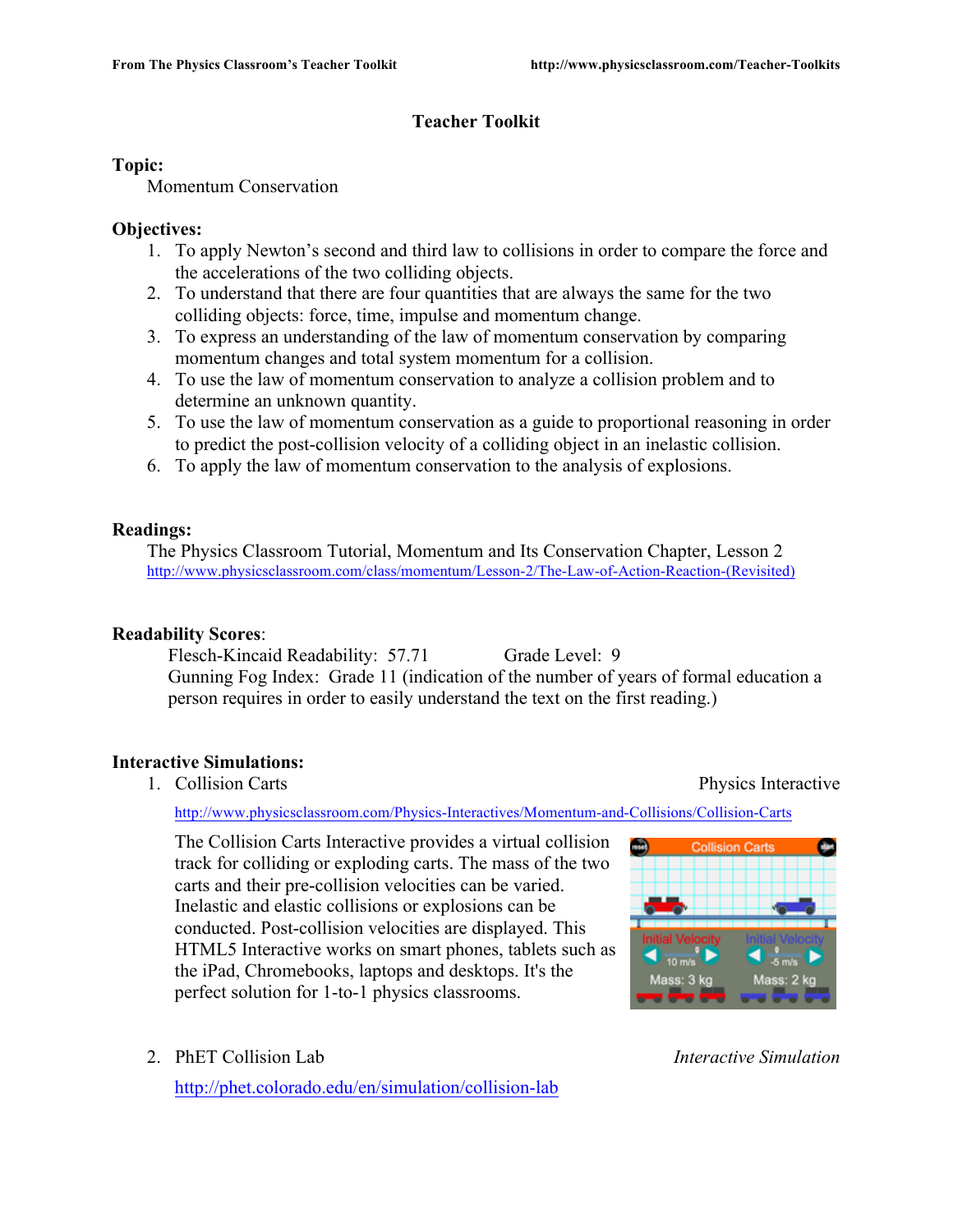Use an air hockey table to investigate simple collisions in one dimension or more complex collisions. You can experiment with the number of discs, masses, and initial conditions. Students will construct momentum vector representations of "before and after" collisions, explain why energy is not conserved in some collisions, and understand what "elasticity" means when applied to collisions. Using the sim, students collect experimental data to form conclusions about momentum conservation.



For a great accompanying class activity, see the link below. PhET Collision Lab: Student Experiment

3. Open Source Physics: Collision Between Two Pendulums *Interactive Computer Model* http://www.opensourcephysics.org/items/detail.cfm?ID=10563&Attached=1

This Java model lets users simulate a collision between two pendulums. The simulation assumes elastic collision between the two objects. Students can adjust mass and initial angle for one pendulum. Click "T" to view tension. No mathematics is introduced; rather, the activity is intended to promote understanding of how momentum is conserved in isolated systems and the effect of mass on momentum conservation.

#### 4. Exploding Carts Physics Interactive

http://www.physicsclassroom.com/Physics-Interactives/Momentum-and-Collisions/Exploding-Carts

The Exploding Carts Interactive animates several explosions between two carts on a no-friction track. The explosions differ in terms of the relative mass of the two carts. Post-collisions speeds of the two carts are shown. Trials can be performed with a varying ratio of mass for the two carts. While any user could easily discover the physics of explosions by simply opening and exploring, The Physics Classroom has provided a guided activity sheet that leads students to



understanding the connection between the mass ratios of the two carts and the ratio of post-explosion velocities. The exercise excels at promoting students' science reasoning skills.

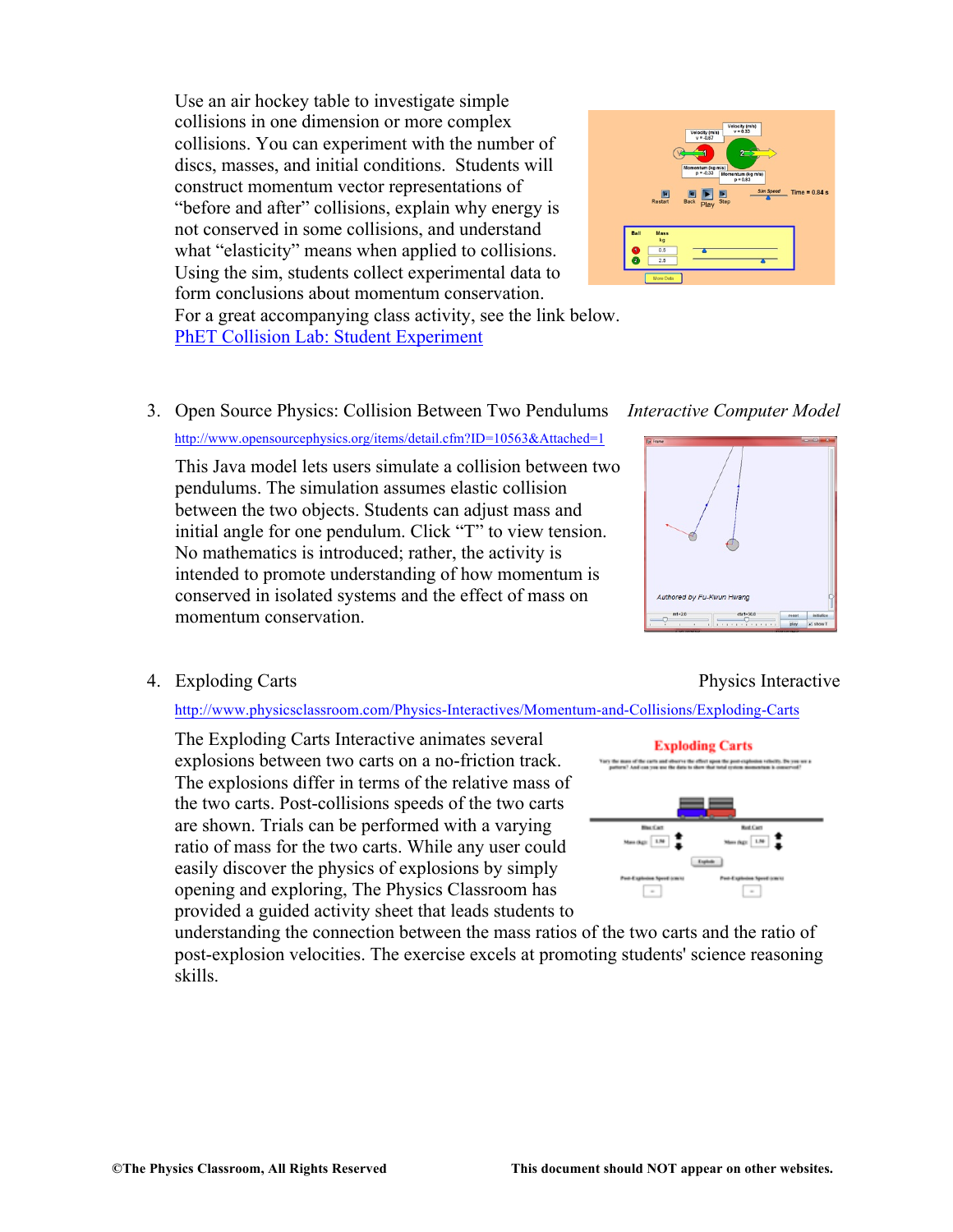#### **Video and Animation:**

1. Veritasium: Bullet Block Experiment 2-minute Video

#### https://www.youtube.com/watch?v=vWVZ6APXM4w

Take the Bullet Block challenge! YouTube's Veritasium channel, created by and starring physicist Derek Muller, presents an interesting scenario. A bullet is fired into the precise center of a block of wood and its motion recorded with high-speed photography. The block is moved so the second bullet strikes the right corner of the wood block. Will the second impact cause the block to go A) Higher, B) The same height, or C) Lower than the first block. The



correct answer might surprise you. It all has to do with conservation of momentum! Link to the explanation: Explanation of Bullet Block Experiment

# 2. WatchKnowLearn.org – Mythbusters Car Crash Force 6-minute video

http://www.watchknowlearn.org/Video.aspx?VideoID=51699&CategoryID=2511

This 6-minute video summarizes the Mythbusters show "Car Crash Force", with the best of the slomo video. We watch two cars of identical design and mass being crashed into a wall -- one at 50 mph and one at 100 mph. The damage to the fastermoving car is a great way to envision why the kinetic energy equation works for car crash  $(KE =$ 1/2 mass x velocity squared). So.....what if we again take two cars of identical design & mass and

crash them into each other? Mythbusters' Jamie Hyneman predicts incorrectly. How will your students predictions go? Will they consider conservation of momentum? *Editor's Note: See item directly below for the related "Aftershow" that explains the science.*

3. Mythbusters: Crash Force Aftershow 4.5-minute Video

http://www.discovery.com/tv-shows/mythbusters/videos/crash-force-aftershow/

Without this 4-minute "aftershow" explanation, the Mythbusters Car Crash Force could be shoved in the "interesting trivia" file. This video connects the crash to the physics. In the Car Crash Force video, two cars of identical design and mass traveling at 50 mph are crashed headon into each other. The video of the damage looks the same as that of one car (same design/mass) crashing head-on into a wall at 50



Mythhusters - Car Crash Force

mph. Mythbuster's Jamie Hyneman had incorrectly predicted that two cars hitting each other at 50 mph would "be the same as one car hitting a wall at 100 mph". But WHY



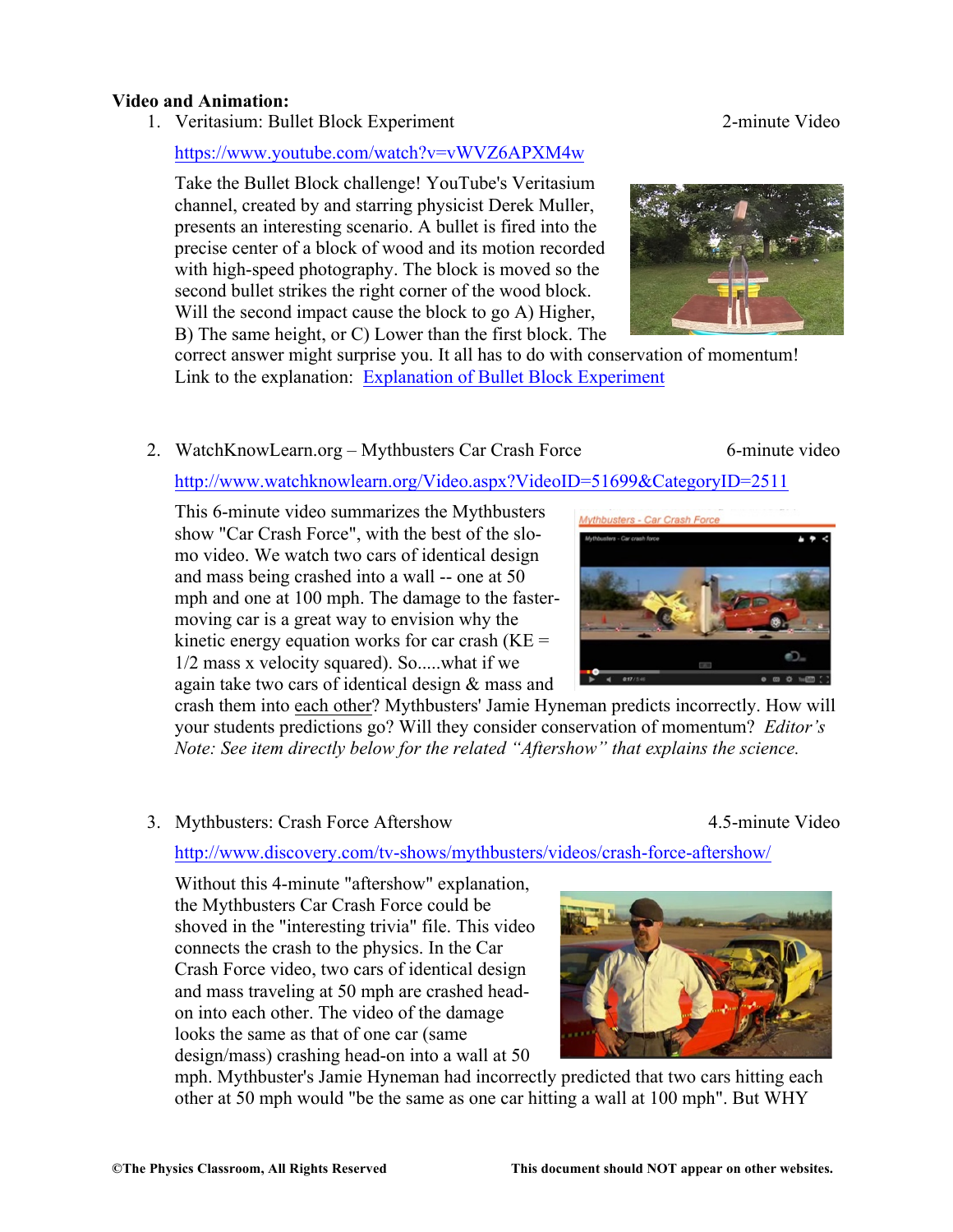was he wrong? And what if the two cars were different masses? This video delves into those questions.

4. Physlet Physics: Momentum Problems *Digital Multiple-Choice Problems*

http://www.compadre.org/Physlets/mechanics/prob8\_1.cfm

If you use clickers or student response systems, this set of 14 Physlet problems would be an ideal addition to your toolkit. The problems are animation-based, with multiple choice answers provided. Teachers can obtain answer keys by registering on the Physlet website.



5. Physlet Physics: Understanding Conservation Laws *Java-based Animations*

# http://www.compadre.org/Physlets/mechanics/ex8\_1.cfm

This mini-collection from Physlet Physics features 7 Java-based animations that delve into conservation of momentum in both elastic and inelastic collisions. Two and three-object systems are featured, as well as an explosive collision. *Bonus-- each animation has a pdf worksheet created specifically for classroom use.*

**Exploration 8.1: Understanding Conservation Laws** 



# 6. Richard Hammond's Blast Wave in Slow Motion *6-minute Video* https://www.youtube.com/watch?v=TjC4SvZIARY

FANTASTIC videography showcases two explosions to clearly depict the propagation

of a blast wave that accompanies an explosion. The video clip is a great class warm-up, but doesn't cover the physics related to collisions, so you might want to point your students to this article by Gary Settles, professor of mechanical engineering at Penn State's Gas Dynamics Laboratory: Scientific American: High Speed Imaging & the Physics of Explosions Written in layman's terms, it's a great synopsis of how collisions at the molecular scale drive the



creation of a thin wavefront that can cause incredible destruction. Until recently, we couldn't see these waves closely, but super high-speed videography has changed all that.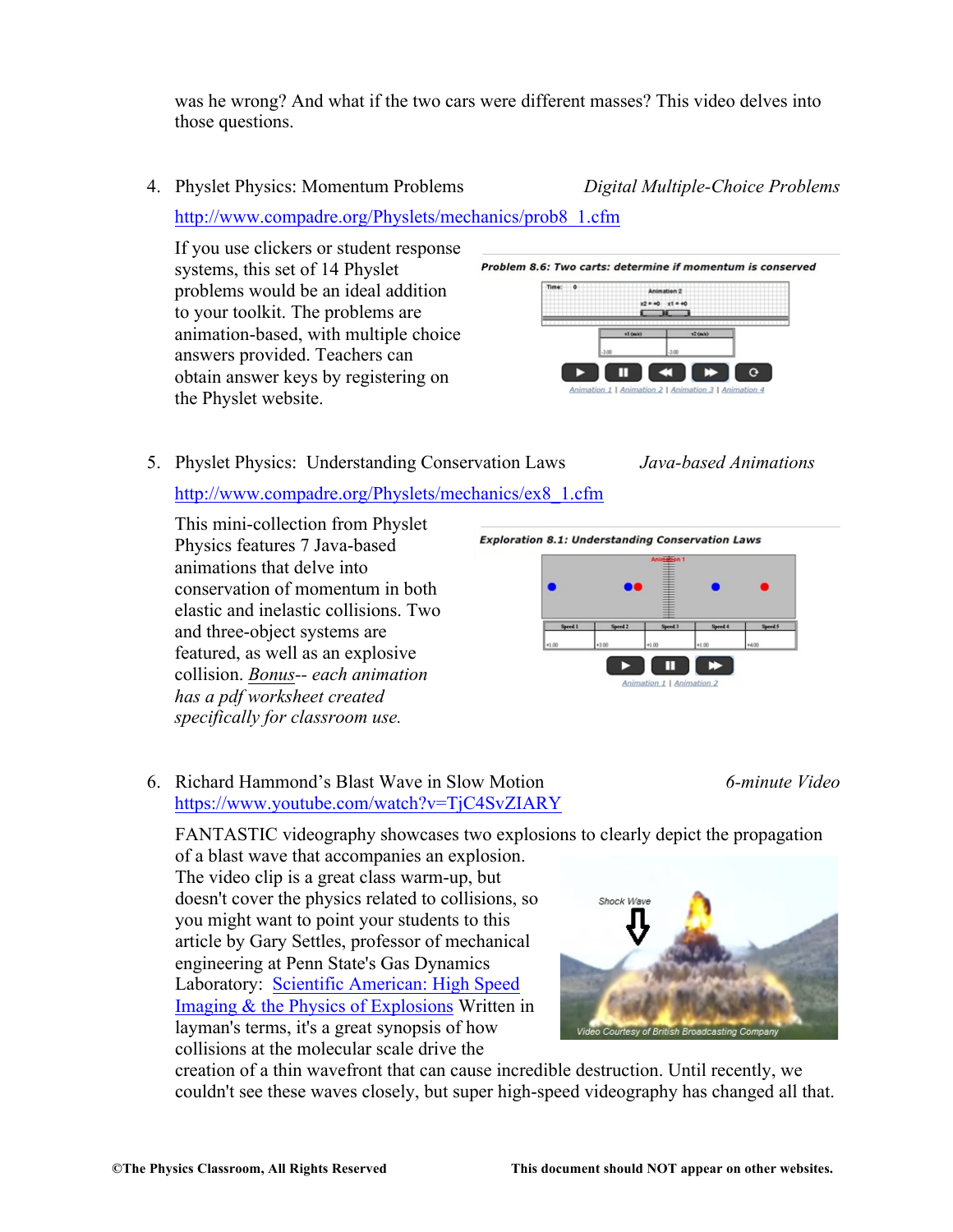7. Circus Physics: Linear Momentum *Video-Based Lesson Module*

http://www.pbs.org/opb/circus/classroom/circus-physics/linear-momentum/

This video-based resource explores linear momentum through a platform system consisting of two trapeze artists. The momentum of the system is the sum of the momenta of all objects in it. The video is crafted to help students understand how momentum is conserved as one trapeze artist jumps off the platform and launches into the air. This resource includes a teacher's guide with tips on how to



incorporate the video into instruction, discussion questions, and accompanying classroom activities.

# **Labs and Investigations:**

- 1. The Physics Classroom, The Laboratory, Before and After Students observe elastic and inelastic collisions and make comparisons of before- and after velocities of the colliding objects.
- 2. The Physics Classroom, The Laboratory, Action-Reaction Students quantitatively analyze an explosion between two carts of known mass to determine the change in velocity and momentum.
- 3. The Physics Classroom, The Laboratory, Sand Balloon Students apply momentum conservation to an inelastic collision between a sand-filled balloon and a moving cart to determine the mass of the balloon
- 4. The Physics Classroom, The Laboratory, Inelastic Collision Analysis Students use motion detectors to analyze an inelastic collision and to compare beforeand after-collision values for the total system momentum.
- 5. The Physics Classroom, The Laboratory, Elastic Collision Analysis Students use motion detectors to analyze an elastic collision and to compare before- and after-collision values for the total system momentum.
- 6. The Physics Classroom, The Laboratory, What's Cooking? Students measure the after-explosion velocity of a home-made tennis ball cannon in order to determine the launch velocity of the tennis ball.

Link: http://www.physicsclassroom.com/lab/index.html - mom

# **Interactive Homework Problems Based on PER (Physics Education Research)**

1. Illinois PER Interactive Problems: Spring-Loaded Collision

http://per.physics.illinois.edu/per/IE/ie.pl?phys111/ie/08/IE\_spring\_loaded\_collision

Here's another great concept-builder from physics education researcher Gary Gladding. This interactive problem

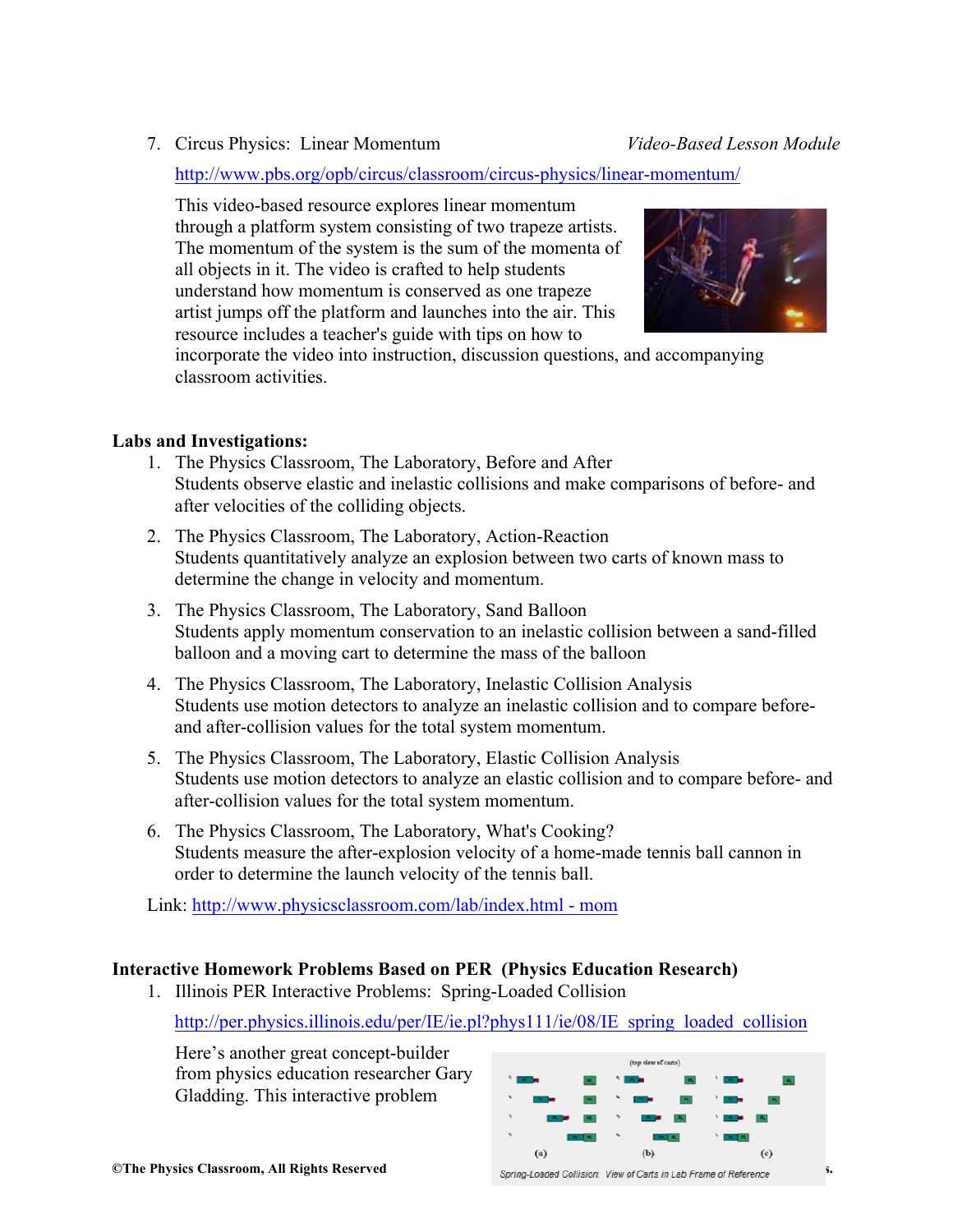presents a completely elastic collision between two carts. The author takes students step-by-step through conceptual exploration and strategic analysis before they tackle any math. The exercise is carefully crafted to help students visualize the physical situation from two frames of reference: the lab frame and the center-of-mass frame (CM). By setting up the problem to show the relationship between the lab frame and CM frame, students will discover that the problem-solving can be made considerably easier.

2. Illinois PER Interactive Problems: Ballistic Pendulum *Extension Activity*

#### http://per.physics.illinois.edu/per/IE/ie.pl?phys101/ie/07/bpendulum

This is an interactive homework problem for introductory physics students involving conservation of energy and conservation of momentum. A bullet is fired, embedding

itself in a resting pendulum suspended vertically by massless strings. Given mass of the bullet and pendulum, plus initial velocity of the bullet, how high will the pendulum rise after the collision? *Editor's Note: We like this problem because the author deftly guides students to discover that momentum problems often require consideration of energy conservation. The math is pretty simple, even if you haven't covered Energy yet.* 



# **Minds On Physics Internet Modules:**

The Minds On Physics Internet Modules are a collection of interactive questioning modules that target a student's conceptual understanding. Each question is accompanied by detailed help that addresses the various components of the question.

- 1. Momentum and Collisions, Ass't MC4 Force, Impulse and Momentum Change
- 2. Momentum and Collisions, Ass't MC5 Momentum Conservation
- 3. Momentum and Collisions, Ass't MC6 Explosion-Like Impulses
- 4. Momentum and Collisions, Ass't MC7 Momentum Conservation
- 5. Momentum and Collisions, Ass't MC8 Problem-Solving Inelastic Collisions
- 6. Momentum and Collisions, Ass't MC9 Problem-Solving Elastic Collisions
- 7. Momentum and Collisions, Ass't MC10 Momentum and Proportional Reasoning

Link: http://www.physicsclassroom.com/mop

### **Concept Building Exercises:**

- 1. The Curriculum Corner, Momentum and Collisions, Action-Reaction and Momentum Conservation
- 2. The Curriculum Corner, Momentum and Collisions, Collision Analysis
- 3. The Curriculum Corner, Momentum and Collisions, Momentum Problem-Solving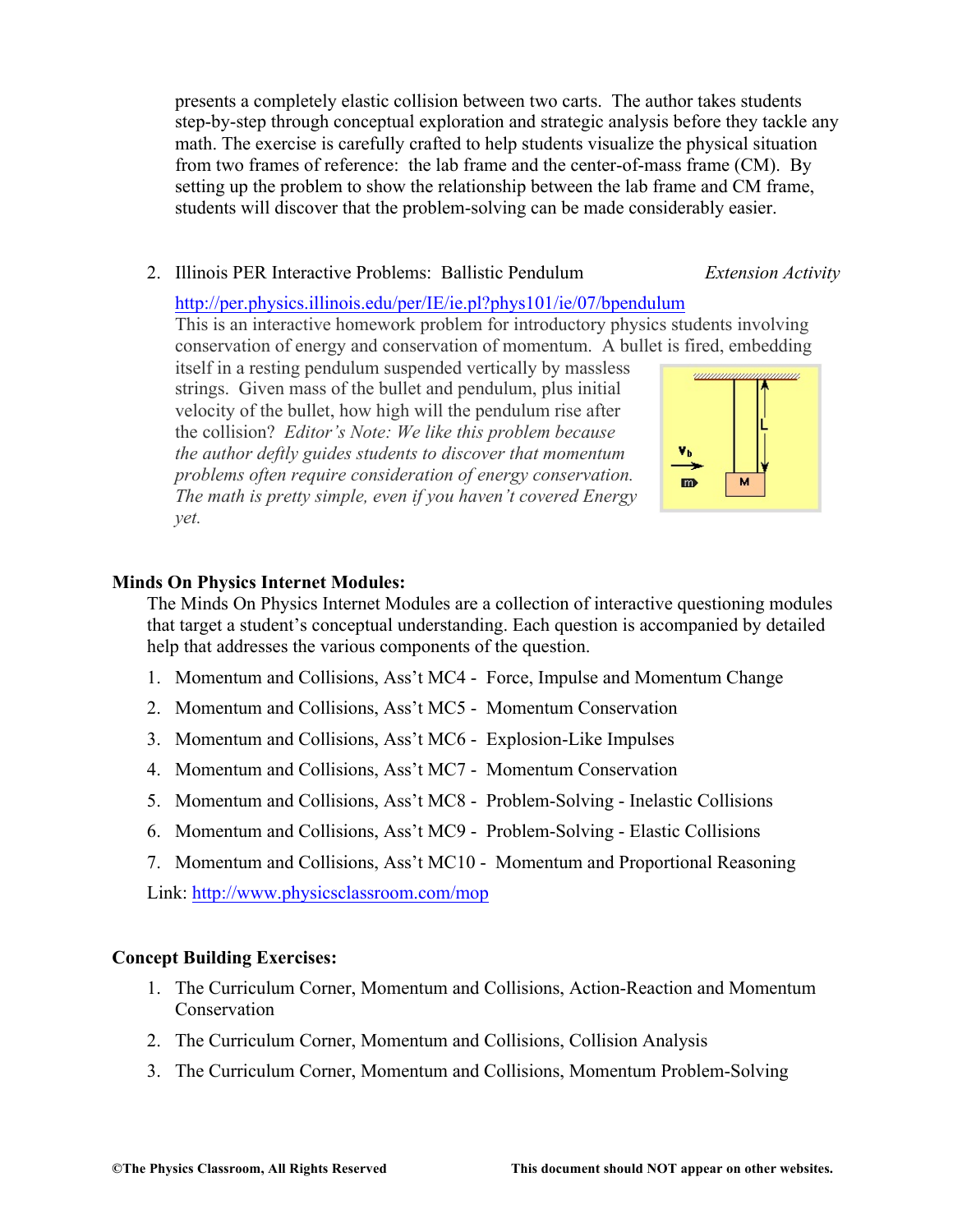4. The Curriculum Corner, Momentum and Collisions, Momentum Conservation as a Guide to Thinking

Link: http://www.physicsclassroom.com/curriculum/momentum

#### **Problem-Solving Exercises:**

1. The Calculator Pad, Momentum and Collisions, Problems #12 - #30 Link: http://www.physicsclassroom.com/calcpad/momentum/problems

### **Science Reasoning Activities:**

1. The Science Reasoning Center – Momentum and Collisions - Collisions Link: http://www.physicsclassroom.com/reasoning/momentum

#### **Common Misconceptions**

1. Velocity is Conserved

Somehow students develop the incorrect notion that velocity is conserved in a collision. Their belief is that if an object moving at 4 m/s collides and sticks to an object that is at rest, then the after collision velocity of each individual object is 2 m/s. This would provide a total velocity of 2 m/s, enough to convince such students that momentum was conserved. Object mass plays no role in their analysis. Similarly, if an object moving at 6 m/s catches up and collides and sticks to an object moving at 2 m/s, then the aftercollision velocity of each object is 4 m/s. Once more, the analysis ignores the importance of mass and is totally incorrect under all conditions with the exception of the condition that each object has an identical mass. Emphasize the fact that momentum is the conserved quantity.

#### **Extension Activities**

1. Open Source Physics: Ejs Hard Disk Collision Model *Interactive Computer Model* http://www.opensourcephysics.org/items/detail.cfm?ID=7572 In introducing collisions in two dimensions, simpler can be better. We like this simulation because it confines a collision problem to a very simple scenario of two balls that collide in an isolated system. The collision is viewed from the reference frame that is moving with the center of mass of the two balls. This means students don't have to deal with an algebraic nightmare to do the math that will quantify both momentum and conservation of energy. Center of mass is shown as a cross in the simulation. Click the cross to see x and y coordinates.....then the math becomes pretty easy.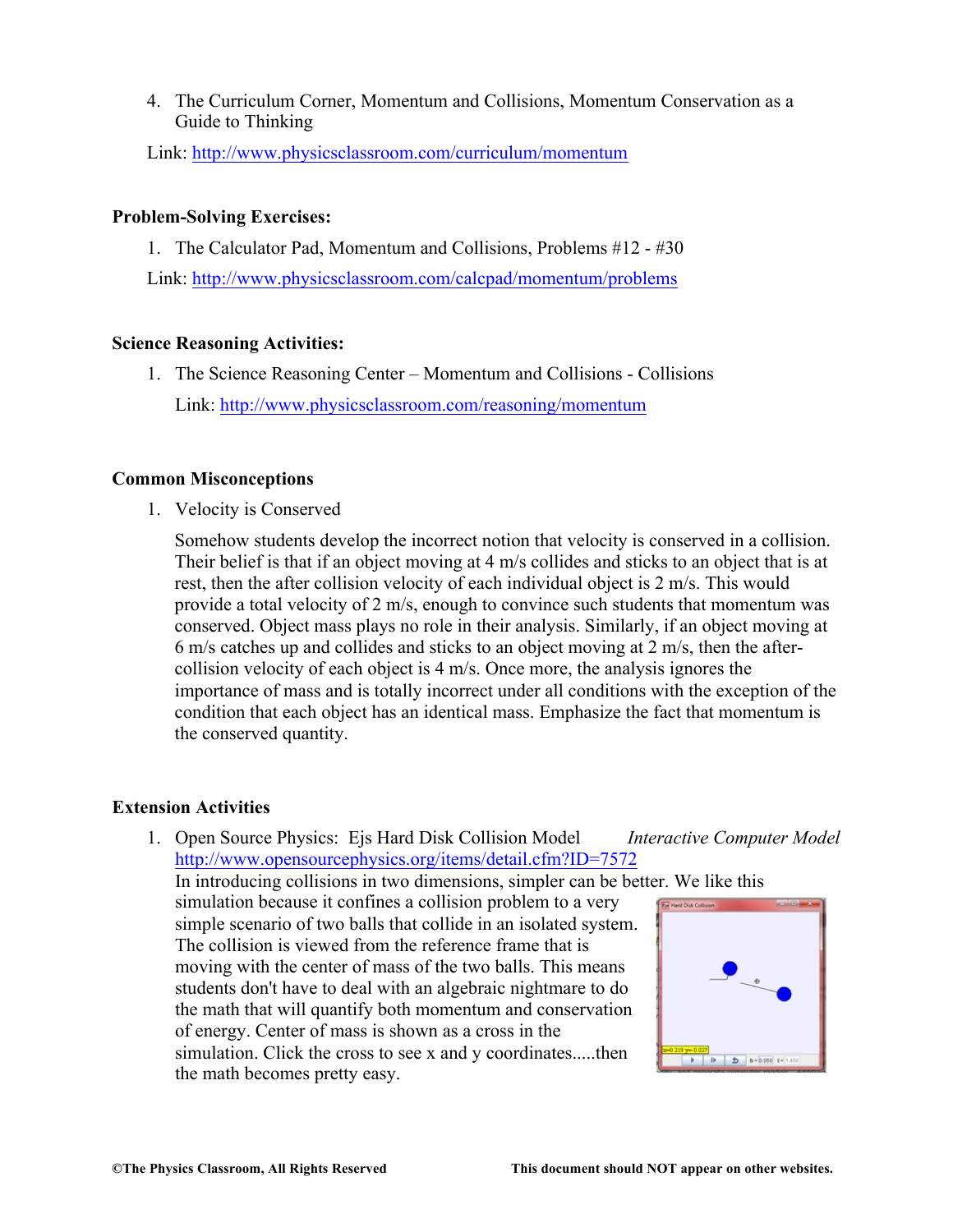2. Open Source Physics: Two Particle Elastic Collision Model

http://www.thephysicsfront.org/items/detail.cfm?ID=8373

For students ready to amp it up to 2-D collision scenarios, this model provides an ideal segue from the simpler simulations highlighted above. Mass, position and velocity of each disk can be changed using sliders. Both disks are draggable, allowing students to set up one-dimensional and two-dimensional collisions. A checkbox option will pause



the simulation at the moment of collision, and then display arrows showing the momenta of each disk immediately before AND after the collision. Red arrows depict the change in momentum resulting from the collision. The instructions explain how to set up equations to calculate both the total energy and total momentum of the system after the collision.

# **Standards:**

- **A. Next Generation Science Standards (NGSS) – Grades 9-12 Performance Expectations – Motion and Stability: Forces and Interactions**
	- **• HS-PS2-3** Apply scientific and engineering ideas to design, evaluate, and refine a device that minimizes the force on a macroscopic object during a collision.
	- **• HS-PS2-2** Use mathematical representations to support the claim that the total momentum of a system of objects is conserved when there is no net force on the system.

#### **Disciplinary Core Ideas – Grades 9-12 Forces and Motion**

**• HS-PS2.A.ii** Momentum is defined for a particular frame of reference; it is the mass times the velocity of the object.

#### **Crosscutting Concepts**

# **Systems and System Models – Crosscutting Concept #4**

- High School: When investigating or describing a system, the boundaries and initial conditions of the system need to be defined and their inputs and outputs analyzed and described using models.
- High School: Models can be used to predict the behavior of a system, but these predictions have limited precision and reliability due to the assumptions and approximations inherent in models.
- High School: Models (e.g., physical, mathematical, computer models) can be used to simulate systems and interactions – including energy, matter, and information flows – between and within systems at different scales.

# **Stability and Change – Crosscutting Concept #7**

- High School: Much of science deals with constructing explanations of how things change and how they remain stable.
- High School: Systems can be designed for greater or lesser stability.